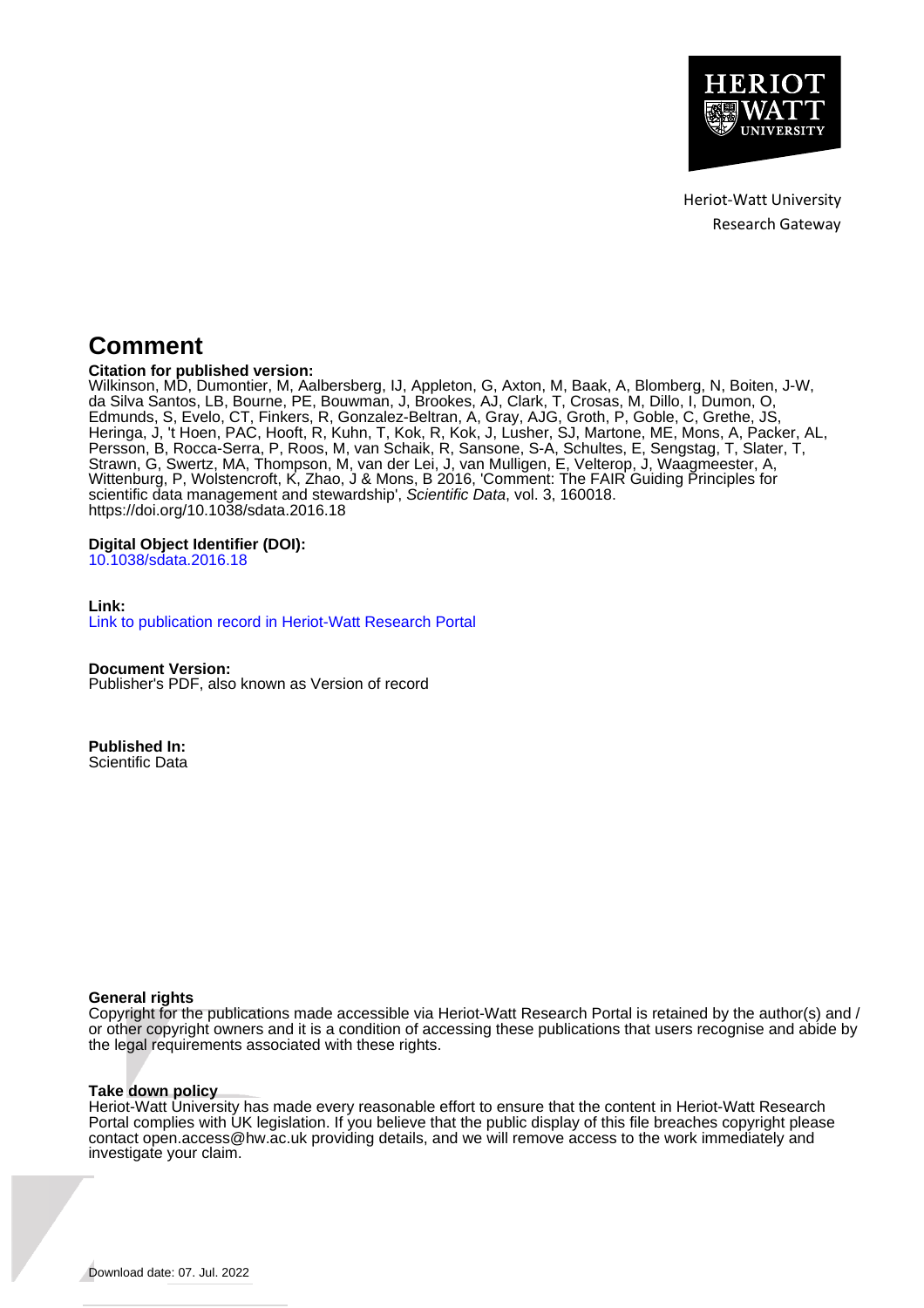# SCIENTIFIC DATA

#### SUBJECT CATEGORIES

Received: 10 December 2015 Accepted: 12 February 2016 Published: 15 March 2016

» Research data » Publication characteristics

## OPEN Comment: The FAIR Guiding Principles for scientific data management and stewardship

#### Mark D. Wilkinson et al.<sup>#</sup>

There is an urgent need to improve the infrastructure supporting the reuse of scholarly data. A diverse set of stakeholders—representing academia, industry, funding agencies, and scholarly publishers—have come together to design and jointly endorse a concise and measureable set of principles that we refer to as the FAIR Data Principles. The intent is that these may act as a guideline for those wishing to enhance the reusability of their data holdings. Distinct from peer initiatives that focus on the human scholar, the FAIR Principles put specific emphasis on enhancing the ability of machines to automatically find and use the data, in addition to supporting its reuse by individuals. This Comment is the first formal publication of the FAIR Principles, and includes the rationale behind them, and some exemplar implementations in the community.

#### Supporting discovery through good data management

Good data management is not a goal in itself, but rather is the key conduit leading to knowledge discovery and innovation, and to subsequent data and knowledge integration and reuse by the community after the data publication process. Unfortunately, the existing digital ecosystem surrounding scholarly data publication prevents us from extracting maximum benefit from our research investments (e.g., [ref.](#page-7-0) 1). Partially in response to this, science funders, publishers and governmental agencies are beginning to require data management and stewardship plans for data generated in publicly funded experiments. Beyond proper collection, annotation, and archival, data stewardship includes the notion of 'long-term care' of valuable digital assets, with the goal that they should be discovered and re-used for downstream investigations, either alone, or in combination with newly generated data. The outcomes from good data management and stewardship, therefore, are high quality digital publications that facilitate and simplify this ongoing process of discovery, evaluation, and reuse in downstream studies. What constitutes 'good data management' is, however, largely undefined, and is generally left as a decision for the data or repository owner. Therefore, bringing some clarity around the goals and desiderata of good data management and stewardship, and defining simple guideposts to inform those who publish and/or preserve scholarly data, would be of great utility.

This article describes four foundational principles—Findability, Accessibility, Interoperability, and Reusability—that serve to guide data producers and publishers as they navigate around these obstacles, thereby helping to maximize the added-value gained by contemporary, formal scholarly digital publishing. Importantly, it is our intent that the principles apply not only to 'data' in the conventional sense, but also to the algorithms, tools, and workflows that led to that data. All scholarly digital research objects<sup>[2](#page-7-0)</sup>—from data to analytical pipelines—benefit from application of these principles, since all components of the research process must be available to ensure transparency, reproducibility, and reusability.

There are numerous and diverse stakeholders who stand to benefit from overcoming these obstacles: researchers wanting to share, get credit, and reuse each other's data and interpretations; professional data publishers offering their services; software and tool-builders providing data analysis and processing services such as reusable workflows; funding agencies (private and public) increasingly

Correspondence and requests for materials should be addressed to B.M. (email: [barend.mons@dtls.nl\)](mailto:barend.mons@dtls.nl). #A full list of authors and their affiliations appears at the end of the paper.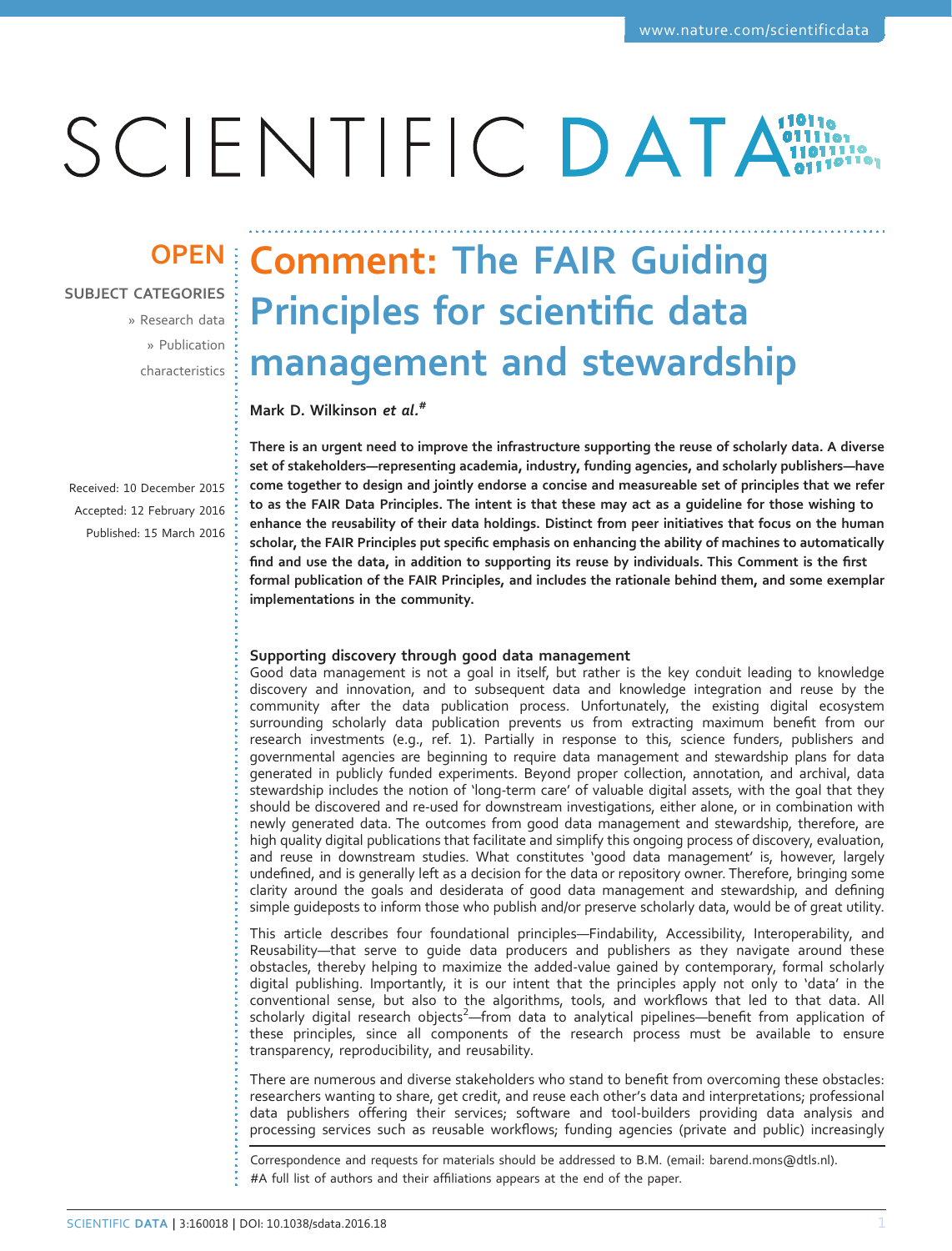#### Box 1 | Terms and Abbreviations

BD2K—Big Data 2 Knowledge, is a trans-NIH initiative established to enable biomedical research as a digital research enterprise, to facilitate discovery and support new knowledge, and to maximise community engagement.

DOI—Digital Object Identifier; a code used to permanently and stably identify (usually digital) objects. DOIs provide a standard mechanism for retrieval of metadata about the object, and generally a means to access the data object itself.

FAIR—Findable, Accessible, Interoperable, Reusable.

FORCE11—The Future of Research Communications and e-Scholarship; a community of scholars, librarians, archivists, publishers and research funders that has arisen organically to help facilitate the change toward improved knowledge creation and sharing, initiated in 2011.

Interoperability—the ability of data or tools from non-cooperating resources to integrate or work together with minimal effort.

JDDCP—Joint Declaration of Data Citation Principles; Acknowledging data as a first-class research output, and to support good research practices around data re-use, JDDCP proposes a set of guiding principles for citation of data within scholarly literature, another dataset, or any other research object.

RDF—Resource Description Framework; a globally-accepted framework for data and knowledge representation that is intended to be read and interpreted by machines

concerned with long-term data stewardship; and a data science community mining, integrating and analysing new and existing data to advance discovery. To facilitate the reading of this manuscript by these diverse stakeholders, we provide definitions for common abbreviations in Box 1. Humans, however, are not the only critical stakeholders in the milieu of scientific data. Similar problems are encountered by the applications and computational agents that we task to undertake data retrieval and analysis on our behalf. These 'computational stakeholders' are increasingly relevant, and demand as much, or more, attention as their importance grows. One of the grand challenges of data-intensive science, therefore, is to improve knowledge discovery through assisting both humans, and their computational agents, in the discovery of, access to, and integration and analysis of, task-appropriate scientific data and other scholarly digital objects.

For certain types of important digital objects, there are well-curated, deeply-integrated, special-purpose repositories such as Genbank<sup>[3](#page-7-0)</sup>, Worldwide Protein Data Bank (wwPDB<sup>[4](#page-7-0)</sup>), and UniProt<sup>[5](#page-7-0)</sup> in the life sciences; Space Physics Data Facility (SPDF;<http://spdf.gsfc.nasa.gov/>) and Set of Identifications, Measurements and Bibliography for Astronomical Data (SIMBAD<sup>[6](#page-7-0)</sup>) in the space sciences. These foundational and critical core resources are continuously curating and capturing highvalue reference datasets and fine-tuning them to enhance scholarly output, provide support for both human and mechanical users, and provide extensive tooling to access their content in rich, dynamic ways. However, not all datasets or even data types can be captured by, or submitted to, these repositories. Many important datasets emerging from traditional, low-throughput bench science don't fit in the data models of these special-purpose repositories, yet these datasets are no less important with respect to integrative research, reproducibility, and reuse in general. Apparently in response to this, we see the emergence of numerous general-purpose data repositories, at scales ranging from institutional (for example, a single university), to open globally-scoped repositories such as Dataverse<sup>[7](#page-7-0)</sup>, FigShare (http://fi[gshare.com\)](http://figshare.com), Dryad<sup>[8](#page-7-0)</sup>, Mendeley Data (<https://data.mendeley.com/>), Zenodo [\(http://](http://zenodo.org/) [zenodo.org/](http://zenodo.org/)), DataHub [\(http://datahub.io](http://datahub.io)), DANS [\(http://www.dans.knaw.nl/](http://www.dans.knaw.nl/)), and EUDat<sup>[9](#page-7-0)</sup>. Such repositories accept a wide range of data types in a wide variety of formats, generally do not attempt to integrate or harmonize the deposited data, and place few restrictions (or requirements) on the descriptors of the data deposition. The resulting data ecosystem, therefore, appears to be moving away from centralization, is becoming more diverse, and less integrated, thereby exacerbating the discovery and re-usability problem for both human and computational stakeholders.

A specific example of these obstacles could be imagined in the domain of gene regulation and expression analysis. Suppose a researcher has generated a dataset of differentially-selected polyadenylation sites in a non-model pathogenic organism grown under a variety of environmental conditions that stimulate its pathogenic state. The researcher is interested in comparing the alternatively-polyadenylated genes in this local dataset, to other examples of alternative-polyadenylation, and the expression levels of these genes—both in this organism and related model organisms—during the infection process. Given that there is no special-purpose archive for differential polyadenylation data, and no model organism database for this pathogen, where does the researcher begin?

We will consider the current approach to this problem from a variety of data discovery and integration perspectives. If the desired datasets existed, where might they have been published, and how would one begin to search for them, using what search tools? The desired search would need to filter based on specific species, specific tissues, specific types of data (Poly-A, microarray, NGS), specific conditions (infection), and specific genes—is that information ('metadata') captured by the repositories, and if so, what formats is it in, is it searchable, and how? Once the data is discovered, can it be downloaded? In what format(s)? Can that format be easily integrated with private in-house data (the local dataset of alternative polyadenylation sites) as well as other data publications from third-parties and with the community's core gene/protein data repositories? Can this integration be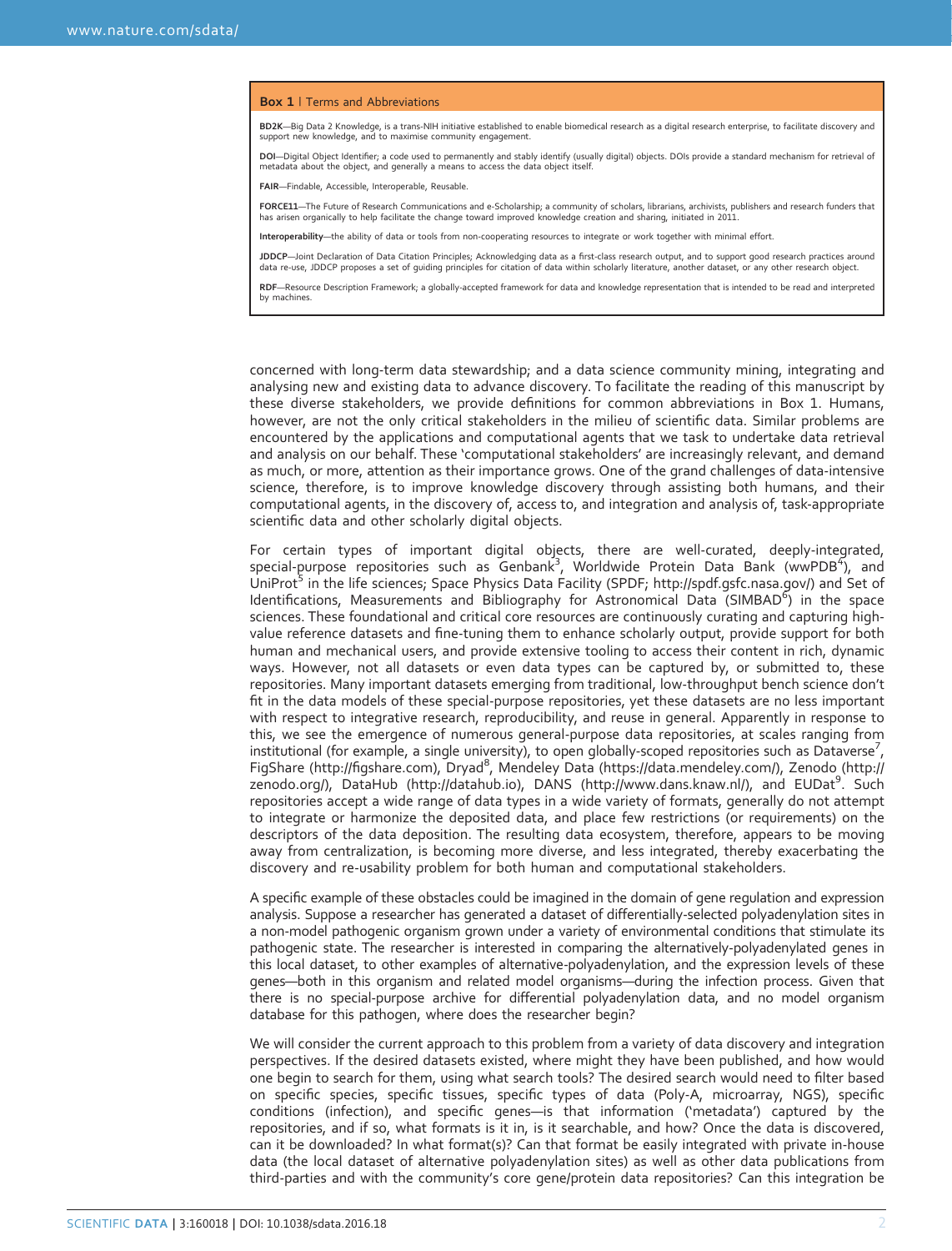done automatically to save time and avoid copy/paste errors? Does the researcher have permission to use the data from these third-party researchers, under what license conditions, and who should be cited if a data-point is re-used?

Questions such as these highlight some of the barriers to data discovery and reuse, not only for humans, but even more so for machines; yet it is precisely these kinds of deeply and broadly integrative analyses that constitute the bulk of contemporary e-Science. The reason that we often need several weeks (or months) of specialist technical effort to gather the data necessary to answer such research questions is not the lack of appropriate technology; the reason is, that we do not pay our valuable digital objects the careful attention they deserve when we create and preserve them. Overcoming these barriers, therefore, necessitates that all stakeholders—including researchers, special-purpose, and general-purpose repositories—evolve to meet the emergent challenges described above. The goal is for scholarly digital objects of all kinds to become 'first class citizens' in the scientific publication ecosystem, where the quality of the publication—and more importantly, the impact of the publication—is a function of its ability to be accurately and appropriately found, reused, and cited over time, by all stakeholders, both human and mechanical.

With this goal in-mind, a workshop was held in Leiden, Netherlands, in 2014, named 'Jointly Designing a Data Fairport'. This workshop brought together a wide group of academic and private stakeholders all of whom had an interest in overcoming data discovery and reuse obstacles. From the deliberations at the workshop the notion emerged that, through the definition of, and widespread support for, a minimal set of community-agreed guiding principles and practices, all stakeholders could more easily discover, access, appropriately integrate and re-use, and adequately cite, the vast quantities of information being generated by contemporary data-intensive science. The meeting concluded with a draft formulation of a set of foundational principles that were subsequently elaborated in greater detail—namely, that all research objects should be Findable, Accessible, Interoperable and Reusable (FAIR) both for machines and for people. These are now referred to as the FAIR Guiding Principles. Subsequently, a dedicated FAIR working group, established by several<br>members of the FORCE11 community<sup>[10](#page-7-0)</sup> fine-tuned and improved the Principles. The results of these efforts are reported here.

#### The significance of machines in data-rich research environments

The emphasis placed on FAIRness being applied to both human-driven and machine-driven activities, is a specific focus of the FAIR Guiding Principles that distinguishes them from many peer initiatives (discussed in the subsequent section). Humans and machines often face distinct barriers when attempting to find and process data on the Web. Humans have an intuitive sense of 'semantics' (the meaning or intent of a digital object) because we are capable of identifying and interpreting a wide variety of contextual cues, whether those take the form of structural/visual/iconic cues in the layout of a Web page, or the content of narrative notes. As such, we are less likely to make errors in the selection of appropriate data or other digital objects, although humans will face similar difficulties if sufficient contextual metadata is lacking. The primary limitation of humans, however, is that we are unable to operate at the scope, scale, and speed necessitated by the scale of contemporary scientific data and complexity of e-Science. It is for this reason that humans increasingly rely on computational agents to undertake discovery and integration tasks on their behalf. This necessitates machines to be capable of autonomously and appropriately acting when faced with the wide range of types, formats, and access-mechanisms/protocols that will be encountered during their self-guided exploration of the global data ecosystem. It also necessitates that the machines keep an exquisite record of provenance such that the data they are collecting can be accurately and adequately cited. Assisting these agents, therefore, is a critical consideration for all participants in the data management and stewardship process—from researchers and data producers to data repository hosts.

Throughout this paper, we use the phrase 'machine actionable' to indicate a continuum of possible states wherein a digital object provides increasingly more detailed information to an autonomouslyacting, computational data explorer. This information enables the agent—to a degree dependent on the amount of detail provided—to have the capacity, when faced with a digital object never encountered before, to: a) identify the type of object (with respect to both structure and intent), b) determine if it is useful within the context of the agent's current task by interrogating metadata and/ or data elements, c) determine if it is usable, with respect to license, consent, or other accessibility or use constraints, and d) take appropriate action, in much the same manner that a human would.

For example, a machine may be capable of determining the data-type of a discovered digital object, but not capable of parsing it due to it being in an unknown format; or it may be capable of processing the contained data, but not capable of determining the licensing requirements related to the retrieval and/or use of that data. The optimal state—where machines fully 'understand' and can autonomously and correctly operate-on a digital object—may rarely be achieved. Nevertheless, the FAIR principles provide 'steps along a path' toward machine-actionability; adopting, in whole or in part, the FAIR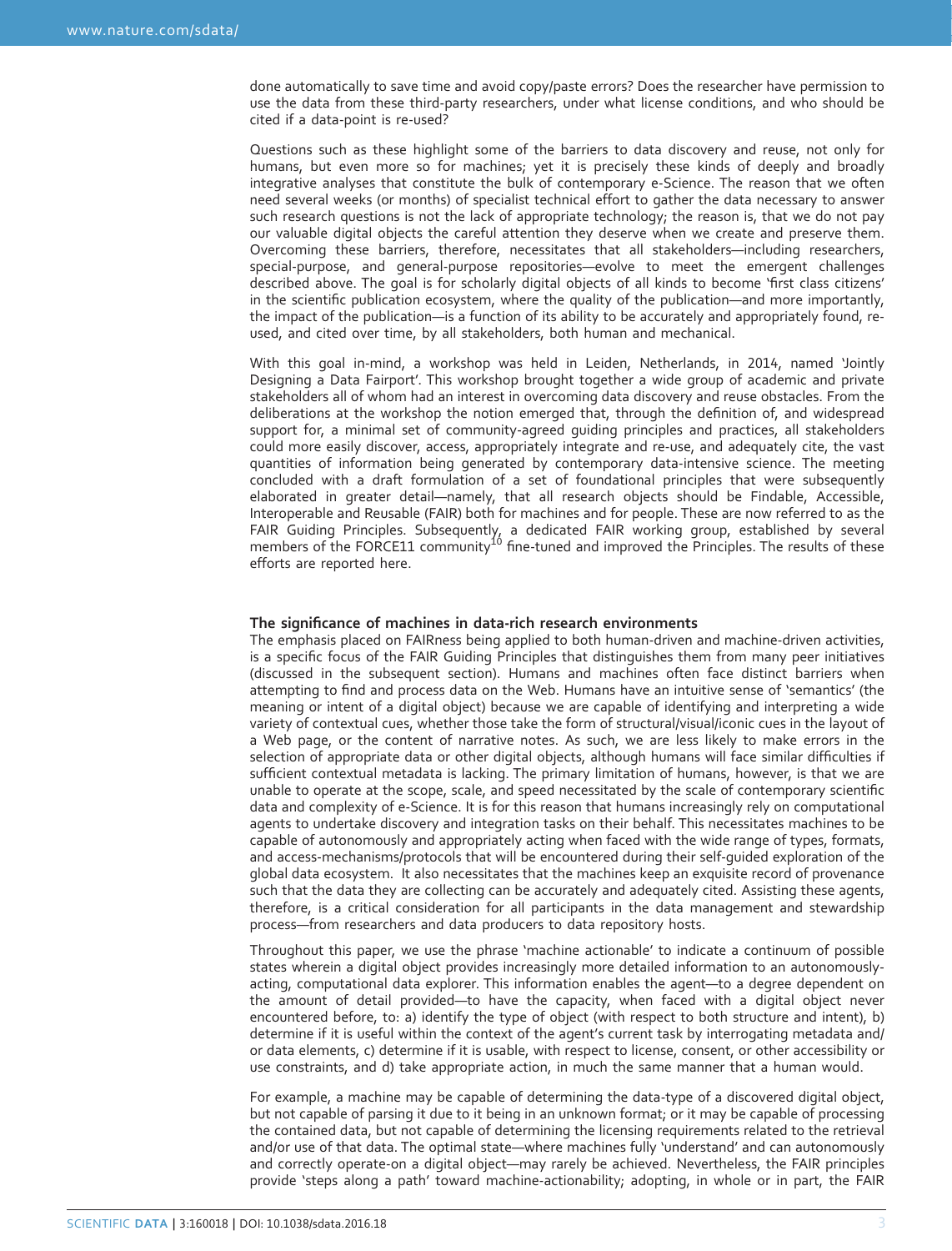#### Box 2 | The FAIR Guiding Principles To be Findable: F1. (meta)data are assigned a globally unique and persistent identifier F2. data are described with rich metadata (defined by R1 below) F3. metadata clearly and explicitly include the identifier of the data it describes F4. (meta)data are registered or indexed in a searchable resource To be Accessible: A1. (meta)data are retrievable by their identifier using a standardized communications protocol A1.1 the protocol is open, free, and universally implementable A1.2 the protocol allows for an authentication and authorization procedure, where necessary A2. metadata are accessible, even when the data are no longer available To be Interoperable: I1. (meta)data use a formal, accessible, shared, and broadly applicable language for knowledge representation. I2. (meta)data use vocabularies that follow FAIR principles I3. (meta)data include qualified references to other (meta)data

#### To be Reusable:

- R1. meta(data) are richly described with a plurality of accurate and relevant attributes R1.1. (meta)data are released with a clear and accessible data usage license
- R1.2. (meta)data are associated with detailed provenance
- R1.3. (meta)data meet domain-relevant community standards

principles, leads the resource along the continuum towards this optimal state. In addition, the idea of being machine-actionable applies in two contexts—first, when referring to the contextual metadata surrounding a digital object ('what is it?'), and second, when referring to the content of the digital object itself ('how do I process it/integrate it?'). Either, or both of these may be machine-actionable, and each forms its own continuum of actionability.

Finally, we wish to draw a distinction between data that is machine-actionable as a result of specific investment in software supporting that data-type, for example, bespoke parsers that understand life science wwPDB files or space science Space Physics Archive Search and Extract (SPASE) files, and data that is machine-actionable exclusively through the utilization of general-purpose, open technologies. To reiterate the earlier point—ultimate machine-actionability occurs when a machine can make a useful decision regarding data that it has not encountered before. This distinction is important when considering both (a) the rapidly growing and evolving data environment, with new technologies and new, more complex data-types continuously being developed, and (b) the growth of general-purpose repositories, where the data-types likely to be encountered by an agent are unpredictable. Creating bespoke parsers, in all computer languages, for all data-types and all analytical tools that require those data-types, is not a sustainable activity. As such, the focus on assisting machines in their discovery and exploration of data through application of more generalized interoperability technologies and standards at the data/repository level, becomes a first-priority for good data stewardship.

#### The FAIR Guiding Principles in detail

Representatives of the interested stakeholder-groups, discussed above, coalesced around four core desiderata—the FAIR Guiding Principles—and limited elaboration of these, which have been refined (Box 2) from the meeting's original draft, available at [\(https://www.force](https://www.force11.org/node/6062)11.org/node/6062). A separate document that dynamically addresses community discussion relating to clarifications and explanations of the principles, and detailed guidelines for and examples of FAIR implementations, is currently being constructed [\(http://datafairport.org/fair-principles-living-document-menu](http://datafairport.org/fair-principles-living-document-menu)). The FAIR Guiding Principles describe distinct considerations for contemporary data publishing environments with respect to supporting both manual and automated deposition, exploration, sharing, and reuse. While there have been a number of recent, often domain-focused publications advocating for specific improvements in practices relating to data management and archival $1,11,12$  $1,11,12$  $1,11,12$  $1,11,12$  $1,11,12$ , FAIR differs in that it describes concise, domain-independent, high-level principles that can be applied to a wide range of scholarly outputs. Throughout the Principles, we use the phrase '(meta)data' in cases where the Principle should be applied to both metadata and data.

The elements of the FAIR Principles are related, but independent and separable. The Principles define characteristics that contemporary data resources, tools, vocabularies and infrastructures should exhibit to assist discovery and reuse by third-parties. By minimally defining each guiding principle, the barrier-to-entry for data producers, publishers and stewards who wish to make their data holdings FAIR is purposely maintained as low as possible. The Principles may be adhered to in any combination and incrementally, as data providers' publishing environments evolve to increasing degrees of 'FAIRness'. Moreover, the modularity of the Principles, and their distinction between data and metadata, explicitly support a wide range of special circumstances. One such example is highly sensitive or personally-identifiable data, where publication of rich metadata to facilitate discovery, including clear rules regarding the process for accessing the data, provides a high degree of 'FAIRness' even in the absence of FAIR publication of the data itself. A second example involves the publication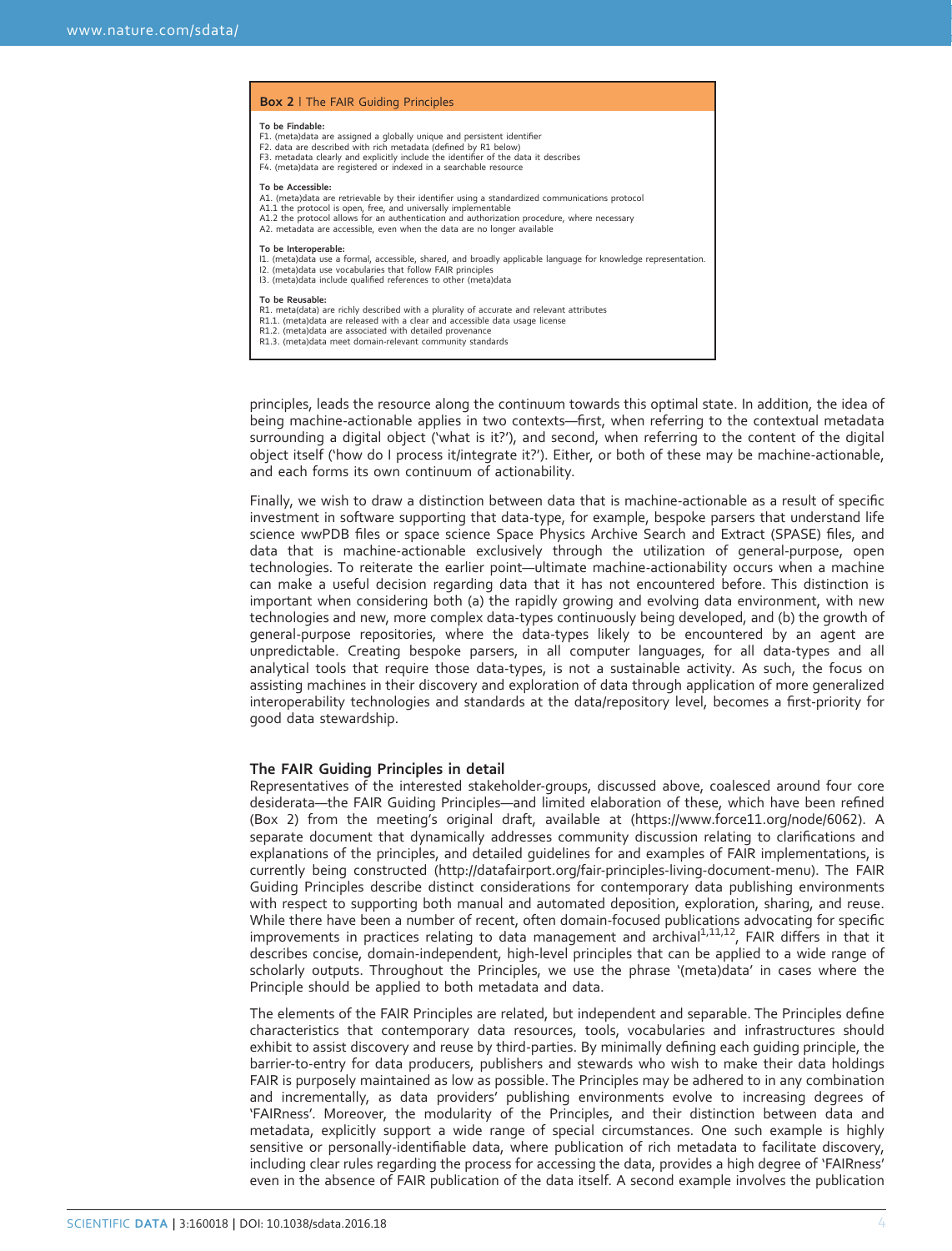of non-data research objects. Analytical workflows, for example, are a critical component of the scholarly ecosystem, and their formal publication is necessary to achieve both transparency and scientific reproducibility. The FAIR principles can equally be applied to these non-data assets, which need to be identified, described, discovered, and reused in much the same manner as data.

Specific exemplar efforts that provide varying levels of FAIRness are detailed later in this document. Additional issues, however, remain to be addressed. First, when community-endorsed vocabularies or other (meta)data standards do not include the attributes necessary to achieve rich annotation, there are two possible solutions: either publish an extension of an existing, closely related vocabulary, or—in the extreme case—create and explicitly publish a new vocabulary resource, following FAIR principles ('I2'). Second, to explicitly identify the standard chosen when more than one vocabulary or other (meta)data standard is available, and given that for instance in the life sciences there are over 600 content standards, the BioSharing registry ([https://biosharing.org/\)](https://biosharing.org/) can be of use as it describes the standards in detail, including versions where applicable.

#### The Principles precede implementation

These high-level FAIR Guiding Principles precede implementation choices, and do not suggest any specific technology, standard, or implementation-solution; moreover, the Principles are not, themselves, a standard or a specification. They act as a guide to data publishers and stewards to assist them in evaluating whether their particular implementation choices are rendering their digital research artefacts Findable, Accessible, Interoperable, and Reusable. We anticipate that these high level principles will enable a broad range of integrative and exploratory behaviours, based on a wide range of technology choices and implementations. Indeed, many repositories are already implementing various aspects of FAIR using a variety of technology choices and several examples are detailed in the next section; examples include Scientific Data itself and how narrative data articles are anchored to a progressively FAIR structured metadata.

#### Examples of FAIRness, and the resulting value-added

Dataverse<sup>[7](#page-7-0)</sup>: Dataverse is an open-source data repository software installed in dozens of institutions globally to support public community repositories or institutional research data repositories. Harvard Dataverse, with more than 60,000 datasets, is the largest of the current Dataverse repositories, and is open to all researchers from all research fields. Dataverse generates a formal citation for each deposit, following the standard defined by Altman and King $13$ . Dataverse makes the Digital Object Identifier (DOI), or other persistent identifiers (Handles), public when the dataset is published ('F'). This resolves to a landing page, providing access to metadata, data files, dataset terms, waivers or licenses, and version information, all of which is indexed and searchable ('F', 'A', and 'R'). Deposits include metadata, data files, and any complementary files (such as documentation or code) needed to understand the data and analysis ('R'). Metadata is always public, even if the data are restricted or removed for privacy issues ('F', 'A'). This metadata is offered at three levels, extensively supporting the 'I' and 'R' FAIR principles: 1) data citation metadata, which maps to DataCite schema or Dublin Core Terms, 2) domain-specific metadata, which when possible maps to metadata standards used within a scientific domain, and 3) file-level metadata, which can be deep and extensive for tabular data files (including column-level metadata). Finally, Dataverse provides public machine-accessible interfaces to search the data, access the metadata and download the data files, using a token to grant access when data files are restricted ('A').

**FAIRDOM** ([http://fair-dom.org/about\)](http://fair-dom.org/about): integrates the SEEK<sup>[14](#page-7-0)</sup> and openBIS<sup>[15](#page-7-0)</sup> platforms to produce a FAIR data and model management facility for Systems Biology. Individual research assets (or aggregates of data and models) are identified with unique and persistent HTTP URLs, which can be registered with DOIs for publication ('F'). Assets can be accessed over the Web in a variety of formats appropriate for individuals and/or their computers (RDF, XML) ('I'). Research assets are annotated with rich metadata, using community standards, formats and ontologies ('I'). The metadata is stored as RDF to enable interoperability and assets can be downloaded for reuse ('R').

**: is a community-driven metadata tracking framework to facilitate standards-compliant** collection, curation, management and reuse of life science datasets. ISA provides progressively FAIR structured metadata to Nature Scientific Data's Data Descriptor articles, and many GigaScience data papers, and underpins the EBI MetaboLights database among other data resources. At the heart is a general-purpose, extensible ISA model, originally only available as a tabular representation but subsequently enhanced as an RDF-based representation<sup>[17](#page-7-0)</sup>, and JSON serializations to enable the 'I' and 'R', becoming 'FAIR' when published as linked data ([http://elixir-uk.org/node-events/](http://elixir-uk.org/node-events/201cisa-as-a-fair-research-object201d-hack-the-spec-event-1)201cisa-as-afair-research-object201[d-hack-the-spec-event-](http://elixir-uk.org/node-events/201cisa-as-a-fair-research-object201d-hack-the-spec-event-1)1) and complementing other research objects<sup>[18](#page-7-0)</sup>.

Open PHACTS<sup>[19](#page-7-0)</sup>: Open PHACTS is a data integration platform for information pertaining to drug discovery. Access to the platform is mediated through a machine-accessible interface<sup>[20](#page-7-0)</sup> which provides multiple representations that are both human (HTML) and machine readable (RDF, JSON,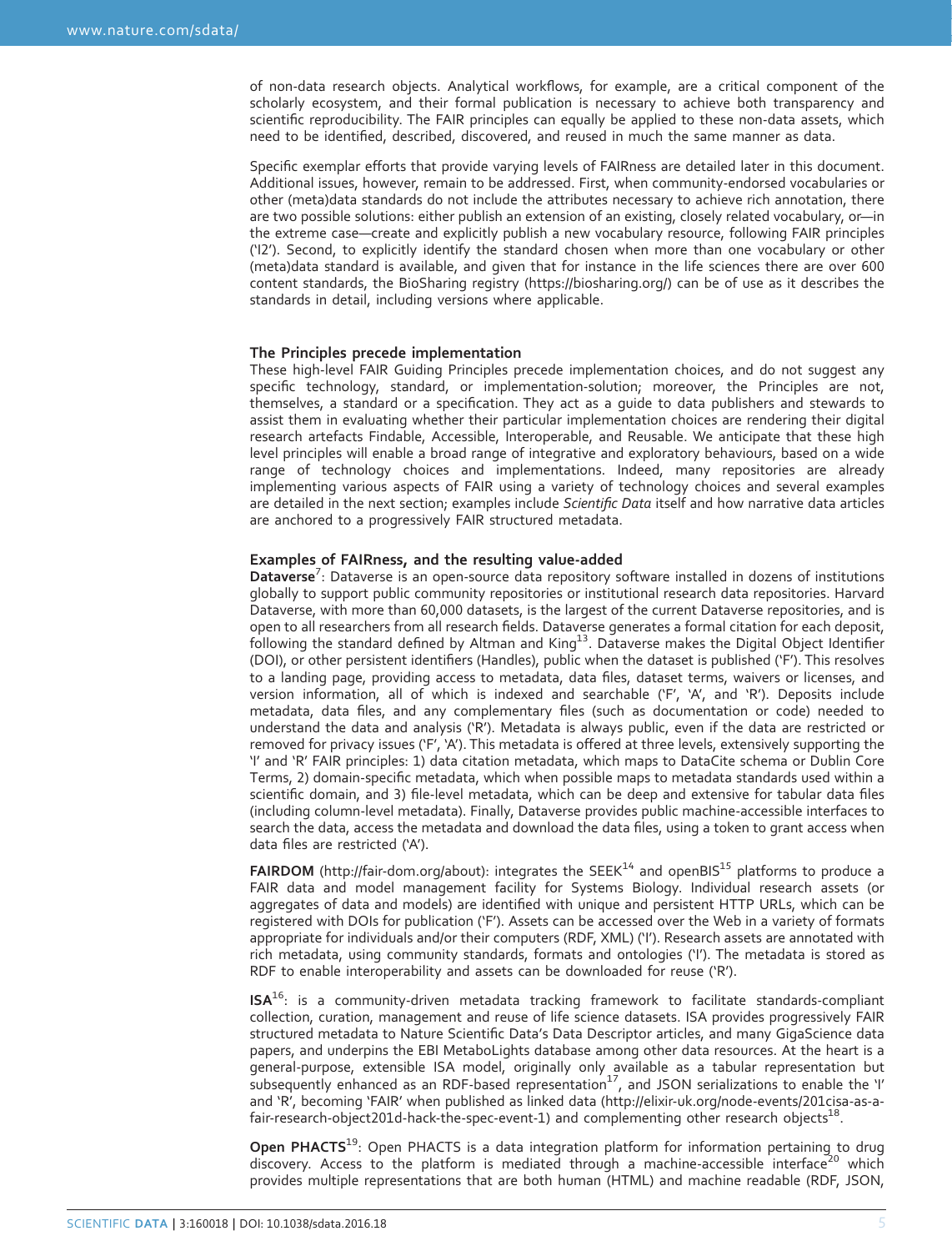#### Box 3 | Emergent community/collaborative initiatives with FAIR as a core focus or activity

**bioCADDIE** [\(https://biocaddie.org\)](https://biocaddie.org): The NIH BD2K biomedical and healthCAre Data Discovery Index Ecosystem (bioCADDIE) consortium works to develop a<br>Data Discovery Index (DDI) prototype, which is set to be as transformativ community standards ('R'), linking to BioSharing.

CEDAR<sup>[32](#page-8-0)</sup>: The Center for Expanded Data Annotation and Retrieval (CEDAR) is an NIH BD2K funded center of excellence to develop tools and technologies that reduce the burden of authoring and enhancing metadata that meet community-based standards. CEDAR will enable the creation of metadata templates that implement community based standards for experimental metadata, from BioSharing [\(https://biosharing.org\)](https://biosharing.org), and that will be uniquely identifiable and<br>retrievable with HTTP URIs, and annotated with vocabularies and ontol templates will guide users to create rich metadata with unique and stable HTTP identifiers ('F') that can be retrieved using HTTP ('A') and accessible in a variety of formats (JSON-LD, TURTLE, RDF/XML, CSV, etc) ('I'). These metadata will use community standards, as defined by the template, and include provenance and data usage ('R').

These two projects, among others, provide tools and or collaborative opportunities for those who wish to improve the FAIRness of their data.

XML, CSV, etc), providing the 'A' facet of FAIRness. The interface allows multiple URLs to be used to access information about a particular entity through a mappings service ('F' and 'A'). Thus, a user can provide a ChEMBL URL to retrieve information sourced from, for example, Chemspider or DrugBank. Each call provides a canonical URL in its response ('A' and 'I'). All data sources used are described using standardized dataset descriptions, following the global VoID standard, with rich provenance ('R' and 'I'). All interface features are described using RDF following the Linked Data API specification ('A'). Finally, a majority of the datasets are described using community agreed upon ontologies ('I').

 $wwPDB^{4,21}$  $wwPDB^{4,21}$  $wwPDB^{4,21}$  $wwPDB^{4,21}$  $wwPDB^{4,21}$ : wwPDB is a special-purpose, intensively-curated data archive that hosts information about experimentally-determined 3D structures of proteins and nucleic acids. All wwPDB entries are stably hosted on an FTP server ('A') and represented in machine-readable formats (text and XML); the latter are machine-actionable using the metadata provided by the wwPDB conforming to the Macromolecular Information Framework (mmCIF<sup>[22](#page-7-0)</sup>), a data standard of the International Union of Crystallography (IUCr) ('F','I' for humans, 'F','I' for IUCr-aware machines). The wwPDB metadata contains cross-references to common identifiers such as PubMed and NCBI Taxonomy, and their wwPDB metadata are described in data dictionaries and schema documents [\(http://mmcif.wwpdb.org](http://mmcif.wwpdb.org) and [http://pdbml.wwpdb.org\)](http://pdbml.wwpdb.org) which conform to the IUCr data standard for the chemical and structural biology domains ('R'). A variety of software tools are available to interpret both wwPDB data and meta-data ('I','R' for humans, 'I','R' for machines with this software). Each entry is represented by a DOI ('F', 'A' for humans and machines). The DOI resolves to a zipped file [which](#page-7-0) requires special software for further interrogation/interpretation. Other wwPDB access points<sup>23-25</sup> provide access to wwPDB records through URLs that are likely to be stable in the long-term ('F'), and all data and metadata is searchable through one or more of the wwPDB-affiliated websites ('F')

UniProt<sup>[26](#page-7-0)</sup>: UniProt is a comprehensive resource for protein sequence and annotation data. All entries are uniquely identified by a stable URL, that provides access to the record in a variety of formats including a web page, plain-text, and RDF ('F' and 'A'). The record contains rich metadata ('F') that is both human-readable (HTML) and machine-readable (text and RDF), where the RDF formatted response utilizes shared vocabularies and ontologies such as UniProt Core, FALDO, and ECO ('I'). Interlinking with more than 150 different databases, every UniProt record has extensive links into, for example, PubMed, enabling rich citation. These links are machine-actionable in the RDF representation ('R'). Finally, in the RDF representation, the UniProt Core Ontology explicitly types all records, leaving no ambiguity—neither for humans nor machines—about what the data represents ('R'), enabling fully-automated retrieval of records and cross-referencing information.

In addition to, and in support of, communities and resources that are already pursuing FAIR objectives, the Data Citation Implementation Group of Force11 has published specific technical recommendations for how to implement many of the principles<sup>[27](#page-7-0)</sup>, with a particular focus on identifiers and their resolution, persistence, and metadata accessibility especially related to citation. In addition, the 'Skunkworks' group that emerged from the Lorentz Workshop has been creating software supporting infrastructures<sup>[28](#page-7-0)</sup> that are, end-to-end, compatible with FAIR principles, and can be implemented over existing repositories. These code modules have a particular focus on metadata publication and searchability, compatibility in cases of strict privacy considerations, and the extremely difficult problem of data and metadata interoperability (manuscript in preparation). Finally, there are several emergent projects, some listed in Box 3, for which FAIR is a key objective. These projects may provide valuable advice and guidance for those wishing to become more FAIR.

#### FAIRness is a prerequisite for proper data management and data stewardship

The ideas within the FAIR Guiding Principles reflect, combine, build upon and extend previous work by both the Concept Web Alliance ([https://conceptweblog.wordpress.com/\)](https://conceptweblog.wordpress.com/) partners, who focused on machine-actionability and harmonization of data structures and semantics, and by the scientific and scholarly organizations that developed the Joint Declaration of Data Citation Principles (JDDCP<sup>[29](#page-7-0)</sup>),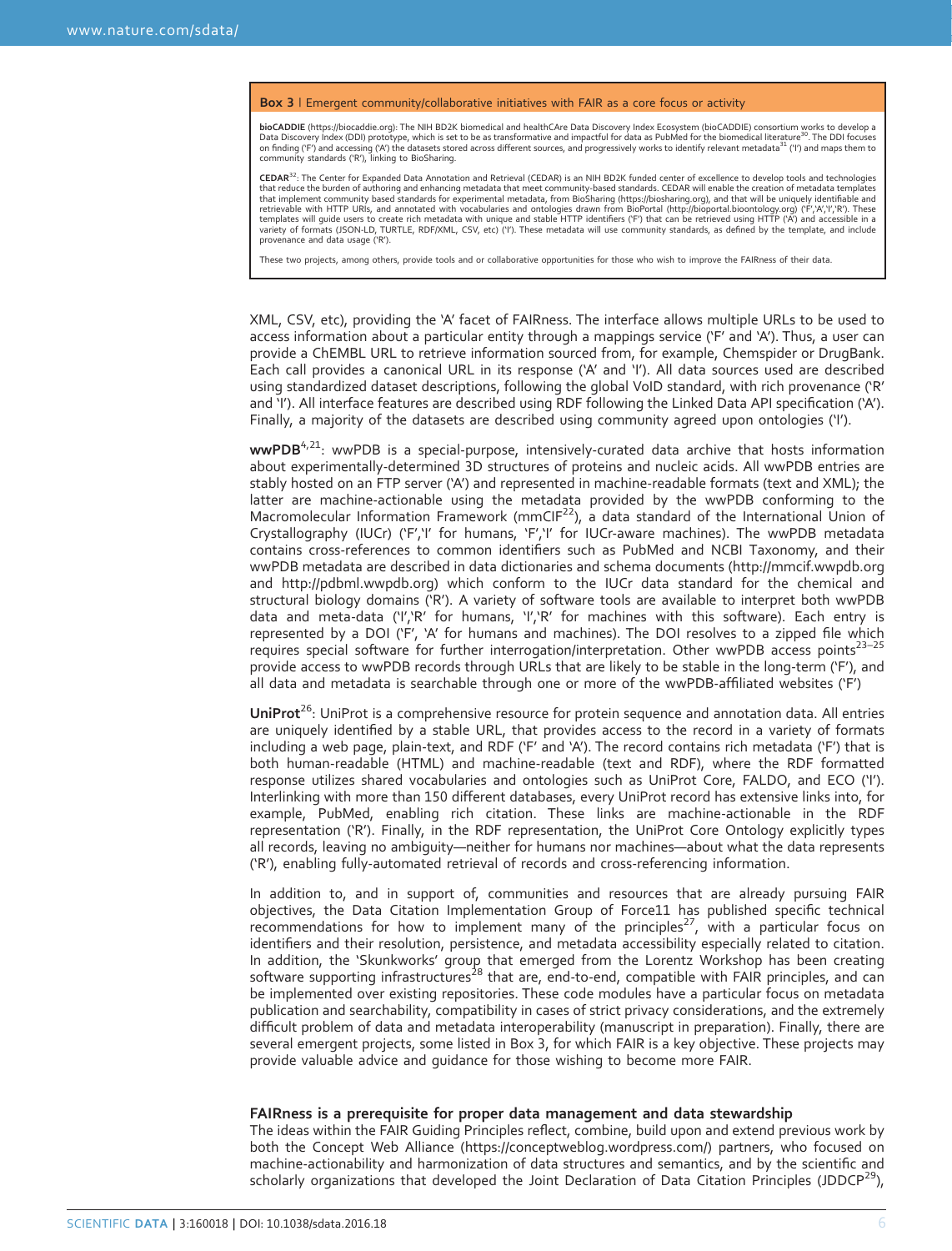<span id="page-7-0"></span>who focused on primary scholarly data being made citable, discoverable and available for reuse, so as to be capable of supporting more rigorous scholarship. An attempt to define the similarities and overlaps between the FAIR Principles and the JDDCP is provided at [\(https://www.force](https://www.force11.org/node/6062)11.org/node/ [6062](https://www.force11.org/node/6062)). The FAIR Principles are also complementary to the 'Data Seal of Approval' (DSA) [\(http://](http://datasealofapproval.org/media/filer_public/2013/09/27/guidelines_2014-2015.pdf) [datasealofapproval.org/media/](http://datasealofapproval.org/media/filer_public/2013/09/27/guidelines_2014-2015.pdf)filer\_public/2013/09/27/guidelines\_2014-2015.pdf) in that they share the general aim to render data re-usable for users other than those who originally generated them. While the DSA focuses primarily on the responsibilities and conduct of data producers and repositories, FAIR focuses primarily on the data itself. Clearly, the broader community of stakeholders is coalescing around a set of common, dovetailed visions spanning all facets of the scholarly data publishing ecosystem.

The end result, when implemented, will be more rigorous management and stewardship of these valuable digital resources, to the benefit of the entire academic community. As stated at the outset, good data management and stewardship is not a goal in itself, but rather a pre-condition supporting knowledge discovery and innovation. Contemporary e-Science requires data to be Findable, Accessible, Interoperable, and Reusable in the long-term, and these objectives are rapidly becoming expectations of agencies and publishers. We demonstrate, therefore, that the FAIR Data Principles provide a set of mileposts for data producers and publishers. They guide the implementation of the most basic levels of good Data Management and Stewardship practice, thus helping researchers adhere to the expectations and requirements of their funding agencies. We call on all data producers and publishers to examine and implement these principles, and actively participate with the FAIR initiative by joining the Force11 working group. By working together towards shared, common goals, the valuable data produced by our community will gradually achieve the critical goals of FAIRness.

#### References

- 1. Roche, D. G., Kruuk, L. E. B., Lanfear, R. & Binning, S. A. Public Data Archiving in Ecology and Evolution: How Well Are We Doing? PLOS Biol. 13, e1002295 (2015).
- 2. Bechhofer, S. et al. Research Objects: Towards Exchange and Reuse of Digital Knowledge. Nat. Preced. doi[:10.1038/](http://dx.doi.org/10.1038/npre.2010.4626.1)
- [npre.2010.4626.1](http://dx.doi.org/10.1038/npre.2010.4626.1) (2010).<br>3. Benson, D. A. et al. GenBank. Nucleic Acids Res. 41, D36-D42 (2013). 3. Benson, D. A. *et al.* GenBank. *Nucleic Acids Res.* 41, D36–D42 (2013).<br>4. Berman, H. Henrick, K. & Nakamura, H. Announcing the worldwide l
- 4. Berman, H., Henrick, K. & Nakamura, H. Announcing the worldwide Protein Data Bank. *Nat. Struct. Biol.* 10, 980–980 (2003).<br>5. The Uniprot Consortium, UniProt: a bub for protein information. *Nucleic Acids Res*. 43, D20
- 5. The Uniprot Consortium. UniProt: a hub for protein information. Nucleic Acids Res. 43, D204–D212 (2015).
- 6. Wenger, M. et al. The SIMBAD astronomical database-The CDS reference database for astronomical objects. Astron. Astrophys. Suppl. Ser. 143, <sup>9</sup>–22 (2000).
- 7. Crosas, M. "The Dataverse Network": An Open-Source Application for Sharing, Discovering and Preserving Data". D-Lib Mag 17<br>(1) n2 (2011) (1), p2 (2011).
- 8. White, H. C., Carrier, S., Thompson, A., Greenberg, J. & Scherle, R. The Dryad data repository: A Singapore framework metadata architecture in a DSpace environment. Univ. Göttingen, p157 (2008).
- 9. Lecarpentier, D. et al. EUDAT: A New Cross-Disciplinary Data Infrastructure for Science. Int. J. Digit. Curation 8, 279–287 (2013).
- 10. Martone, M. E. FORCE11: Building the Future for Research Communications and e-Scholarship. Bioscience 65, 635 (2015).
- 11. White, E. et al. Nine simple ways to make it easier to (re)use your data. Ideas Ecol. Evol. 6 (2013).
- 12. Sandve, G. K., Nekrutenko, A., Taylor, J. & Hovig, E. Ten Simple Rules for Reproducible Computational Research. PLoS Comput. Biol. **9,** e1003285 (2013).<br>Altman M & King G i
- 13. Altman, M. & King, G. in *D-Lib Magazine* 13, no. 3/4 (2007).<br>14 Wolstencroft, K. et al. SEEK: a systems biology data and mod
- 14. Wolstencroft, K. et al. SEEK: a systems biology data and model management platform. BMC Syst. Biol. 9, 33 (2015).
- 15. Bauch, A. et al. openBIS: a flexible framework for managing and analyzing complex data in biology research. BMC Bioinformatics 12, 468 (2011).
- 16. Sansone, S.-A. et al. Toward interoperable bioscience data. Nat. Genet. 44, <sup>121</sup>–126 (2012).
- 17. González-Beltrán, A., Maguire, E., Sansone, S.-A. & Rocca-Serra, P. linkedISA: semantic representation of ISA-Tab experimental metadata. BMC Bioinformatics 15, S4 (2014).
- 18. González-Beltrán, A. et al. From Peer-Reviewed to Peer-Reproduced in Scholarly Publishing: The Complementary Roles of Data Models and Workflows in Bioinformatics. PLoS ONE 10, e0127612 (2015).
- 19. Harland, L. Open PHACTS: A Semantic Knowledge Infrastructure for Public and Commercial Drug Discovery Research. Knowl. Eng. Knowl. Manag. Lect. Notes Comput. Sci. 7603/2012, <sup>1</sup>–7 (2012).
- 20. Groth, P. et al. API-centric Linked Data integration: The Open PHACTS Discovery Platform case study. Web Semant. Sci. Serv. Agents World Wide Web 29, <sup>12</sup>–18 (2014).
- 21. Berman, H. M. et al. The Protein Data Bank. Nucleic Acids Res. 28, <sup>235</sup>–242 (2000).
- 22. Bourne, P. E., Berman, H. M., Watenpaugh, K., Westbrook, J. D. & Fitzgerald, P. M. D. The macromolecular crystallographic information file (mmCIF). Meth. Enzym 277, <sup>571</sup>–590 (1997).
- 23. Rose, P. W. et al. The RCSB Protein Data Bank: views of structural biology for basic and applied research and education. Nucleic Acids Res. 43, D345–D356 (2015).
- 24. Kinjo, A. R. et al. Protein Data Bank Japan (PDBj): maintaining a structural data archive and resource description framework format. Nucleic Acids Res. 40, D453–D460 (2012).
- 25. Gutmanas, A. et al. PDBe: Protein Data Bank in Europe. Nucleic Acids Res. 42, D285–D291 (2014).
- 26. UniProt Consortium. UniProt: a hub for protein information. Nucleic Acids Res. 43, D204–D212 (2015).
- 27. Starr, J. et al. Achieving human and machine accessibility of cited data in scholarly publications. PeerJ Comput. Sci. 1, e1 (2015).
- 28. Wilkinson, M., Dumontier, M. & Durbin, P. DataFairPort: The Perl libraries version 0.231 doi[:10.5281/zenodo.33584](http://dx.doi.org/10.5281/zenodo.33584) (2015).
- 29. Data Citation Synthesis Group: Joint Declaration of Data Citation Principles. San Diego CA: FORCE11. [https://www.force11.org/](https://www.force11.org/datacitation) [datacitation](https://www.force11.org/datacitation) (2014).
- 30. Ohno-machado, L. et al. NIH BD2K bioCADDIE white paper—Data Discovery Index. [http://dx.doi.org/10.6084/m9.](http://dx.doi.org/10.6084/m9.figshare.1362572)fig[share.1362572](http://dx.doi.org/10.6084/m9.figshare.1362572) (2015).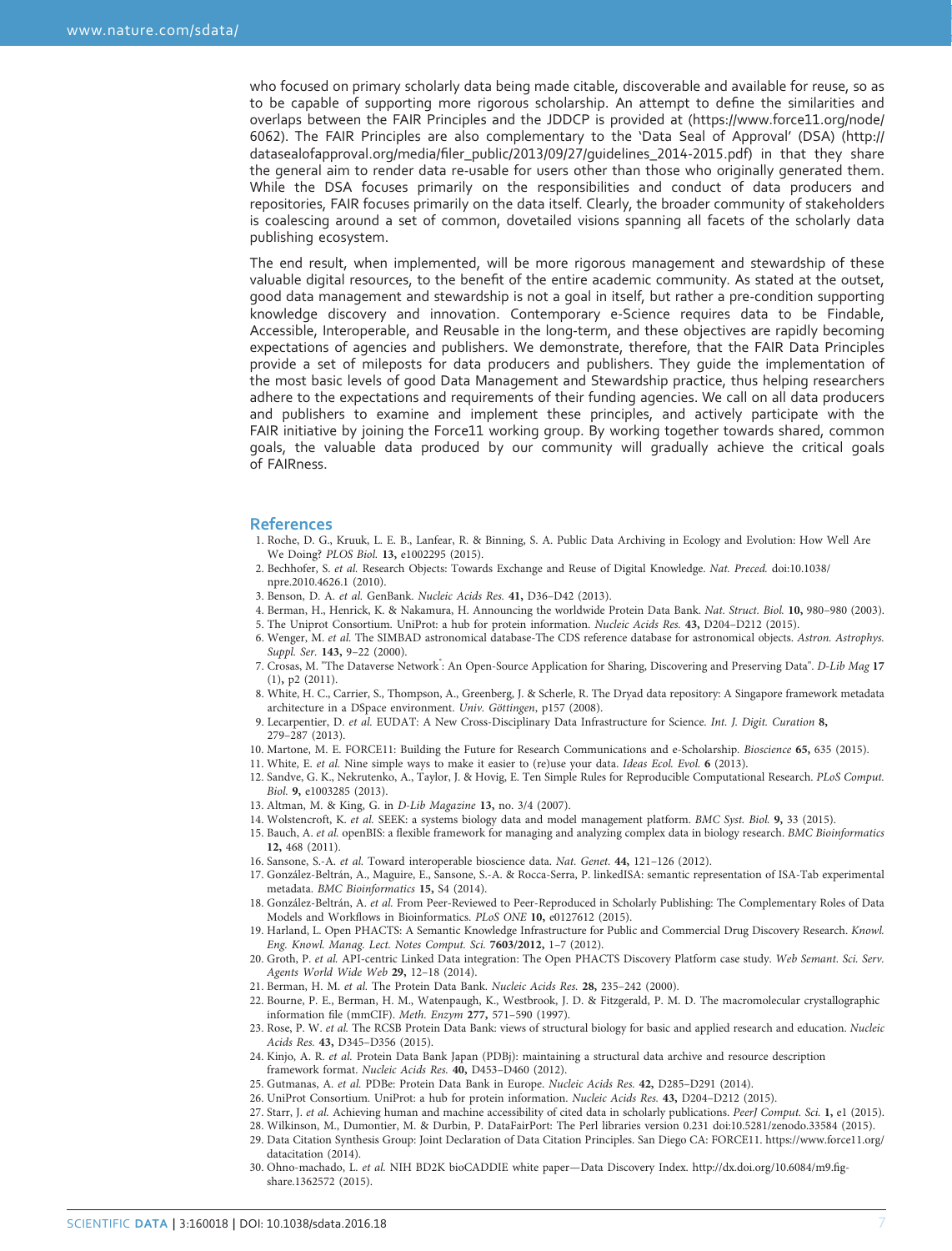- <span id="page-8-0"></span>31. NIH BD2K bioCADDIE WG3 Members. WG3-MetadataSpecifications: NIH BD2K bioCADDIE Data Discovery Index WG3 Metadata Specification v1 doi:[10.5281/zenodo.28019](http://dx.doi.org/10.5281/zenodo.28019) (2015).
- 32. Musen, M. A. et al. The center for expanded data annotation and retrieval. J. Am. Med. Informatics Assoc. 22, <sup>1148</sup>–1152 (2015).

#### Acknowledgements

The original Lorentz Workshop 'Jointly Designing a Data FAIRport' was organized by Barend Mons in collaboration with and co-sponsored by the Lorentz center, The Dutch Techcenter for the Life Sciences and the Netherlands eScience Center. The principles and themes described in this manuscript represent the significant voluntary contributions and participation of the authors at, and/or subsequent to, this workshop and from the wider Force11, BD2K and ELIXIR communities. We also acknowledge and thank the organizers and backers of the NBDC/DBCLS BioHackathon 2015, where several of the authors made significant revisions to the FAIR Principles.

#### Author Contributions

M.W. was the primary author of the manuscript, and participated extensively in the drafting and editing of the FAIR Principles. M.D. was significantly involved in the drafting of the FAIR Principles. B.M. conceived of the FAIR Data Initiative, contributed extensively to the drafting of the principles, and to this manuscript text. All other authors are listed alphabetically, and contributed to the manuscript either by their participation in the initial workshop and/or by editing or commenting on the manuscript text.

#### Additional Information

Competing financial interests: M.A. is the Nature Genetics' Editor in Chief; S.A.S. is Scientific Data'<sup>s</sup> Honorary Academic Editor and consultant.

How to cite this article: Wilkinson, M. D. et al. The FAIR Guiding Principles for scientific data management and stewardship. Sci. Data 3:160018 doi: 10.1038/sdata.2016.18 (2016).

This work is licensed under a Creative Commons Attribution 4.0 International License. The  $(cc)$ images or other third party material in this article are included in the article's Creative Commons license, unless indicated otherwise in the credit line; if the material is not included under the Creative Commons license, users will need to obtain permission from the license holder to reproduce the material. To view a copy of this license, visit<http://creativecommons.org/licenses/by/4.0>

Mark D. Wilkinson<sup>1</sup>, Michel Dumontier<sup>2</sup>, IJsbrand Jan Aalbersberg<sup>3</sup>, Gabrielle Appleton<sup>3</sup>, Myles Axton<sup>4</sup>, Arie Baak<sup>5</sup>, Niklas Blomberg<sup>6</sup>, Jan-Willem Boiten<sup>7</sup>, Luiz Bonino da Silva Santos<sup>8</sup>, Philip E. Bourne<sup>9</sup>, Jildau Bouwman<sup>10</sup>, Anthony J. Brookes<sup>11</sup>, Tim Clark $^{12}$ , Mercè Crosas $^{13}$ , Ingrid Dillo $^{14}$ , Olivier Dumon $^3$ , Scott Edmunds $^{15}$ , Chris T. Evelo<sup>16</sup>, Richard Finkers<sup>17</sup>, Alejandra Gonzalez-Beltran<sup>18</sup>, Alasdair J.G. Gray<sup>19</sup>, Paul Groth<sup>3</sup>, Carole Goble<sup>20</sup>, Jeffrey S. Grethe<sup>21</sup>, Jaap Heringa<sup>22</sup>, Peter A.C. 't Hoen<sup>23</sup>, Rob Hooft<sup>24</sup>, Tobias Kuhn<sup>25</sup>, Ruben Kok<sup>22</sup>, Joost Kok<sup>26</sup>, Scott J. Lusher<sup>27</sup>, Maryann E. Martone<sup>28</sup>, Albert Mons<sup>29</sup>, Abel L. Packer<sup>30</sup>, Bengt Persson<sup>31</sup>, Philippe Rocca-Serra<sup>18</sup>, Marco Roos<sup>32</sup>, Rene van Schaik<sup>33</sup>, Susanna-Assunta Sansone<sup>18</sup>, Erik Schultes<sup>34</sup>, Thierry Sengstag<sup>35</sup>, Ted Slater<sup>36</sup>, George Strawn<sup>37</sup>, Morris A. Swertz<sup>38</sup>, Mark Thompson<sup>32</sup>, Johan van der Lei<sup>39</sup>, Erik van Mulligen<sup>39</sup>, Jan Velterop<sup>40</sup>, Andra Waagmeester<sup>41</sup>, Peter Wittenburg<sup>42</sup>, Katherine Wolstencroft<sup>43</sup>, Jun Zhao<sup>44</sup> & Barend Mons<sup>45,46,47</sup>

<sup>1</sup>Center for Plant Biotechnology and Genomics, Universidad Politécnica de Madrid, Madrid 28223, Spain.<br><sup>2</sup>Stanford University, Stanford 86205-5611, USA, <sup>3</sup>Elequier, Ameterdam 1062-NY, The Netherlands, <sup>4</sup>Nature Stanford University, Stanford 94305-5411, USA. <sup>3</sup>Elsevier, Amsterdam 1043 NX, The Netherlands. <sup>4</sup>Nature Genetics, New York 10004-1562, USA. <sup>5</sup>Euretos and Phortos Consultants, Rotterdam 2741 CA, The Netherlands.<br><sup>6</sup>ELIVIP, Wollcome Conome Campus, Hipyton CP10.15A, LIK, <sup>7</sup>Lygatuse, Findhoven 5656, AG, The Netherlands.  ${}^{6}$ ELIXIR, Wellcome Genome Campus, Hinxton CB10 1SA, UK. <sup>7</sup>Lygature, Eindhoven 5656 AG, The Netherlands.<br><sup>8</sup>Vrije Universiteit Amsterdam, Dutch Techsenter for Life Sciences, Amsterdam 1981, HV, The Netherlands.  $\textsuperscript{8}$ Vrije Universiteit Amsterdam, Dutch Techcenter for Life Sciences, Amsterdam 1081 HV, The Netherlands. <sup>9</sup>Office of the Director, National Institutes of Health, Rockville 20892, USA. <sup>10</sup>TNO, Zeist 3700 AJ, The Netherlands. <sup>11</sup>Department of Genetics, University of Leicester, Leicester LE1 7RH, UK. <sup>12</sup>Harvard Medical School, Boston, Massachusetts MA 02115, USA. <sup>13</sup>Harvard University, Cambridge, Massachusetts MA 02138, USA. <sup>14</sup>Data Archiving and Networked Services (DANS), The Hague 2593 HW, The Netherlands. <sup>15</sup>GigaScience, Beijing Genomics Institute, Shenzhen 518083, China. <sup>16</sup>Department of Bioinformatics, Maastricht University, Maastricht 6200 MD, The Netherlands. <sup>17</sup>Wageningen UR Plant Breeding, Wageningen 6708 PB, The Netherlands. <sup>18</sup>Oxford e-Research Center, University of Oxford, Oxford OX1 3QG, UK. <sup>19</sup>Heriot-Watt University,<br>Edinburgh EH14 4AS, UK. <sup>20</sup>School of Computer Science, University of Manchester, Manchester M13 9PL, UK. <sup>21</sup>Center for Research in Biological Systems, School of Medicine, University of California San Diego, La Jolla,<br>California 92093-0446, USA. <sup>22</sup>Dutch Techcenter for the Life Sciences, Utrecht 3501 DE, The Netherlands. <sup>23</sup>Department of Human Genetics, Leiden University Medical Center, Dutch Techcenter for the Life Sciences, Leiden 2300 RC, The Netherlands. <sup>24</sup>Dutch TechCenter for Life Sciences and ELIXIR-NL, Utrecht 3501 DE, The